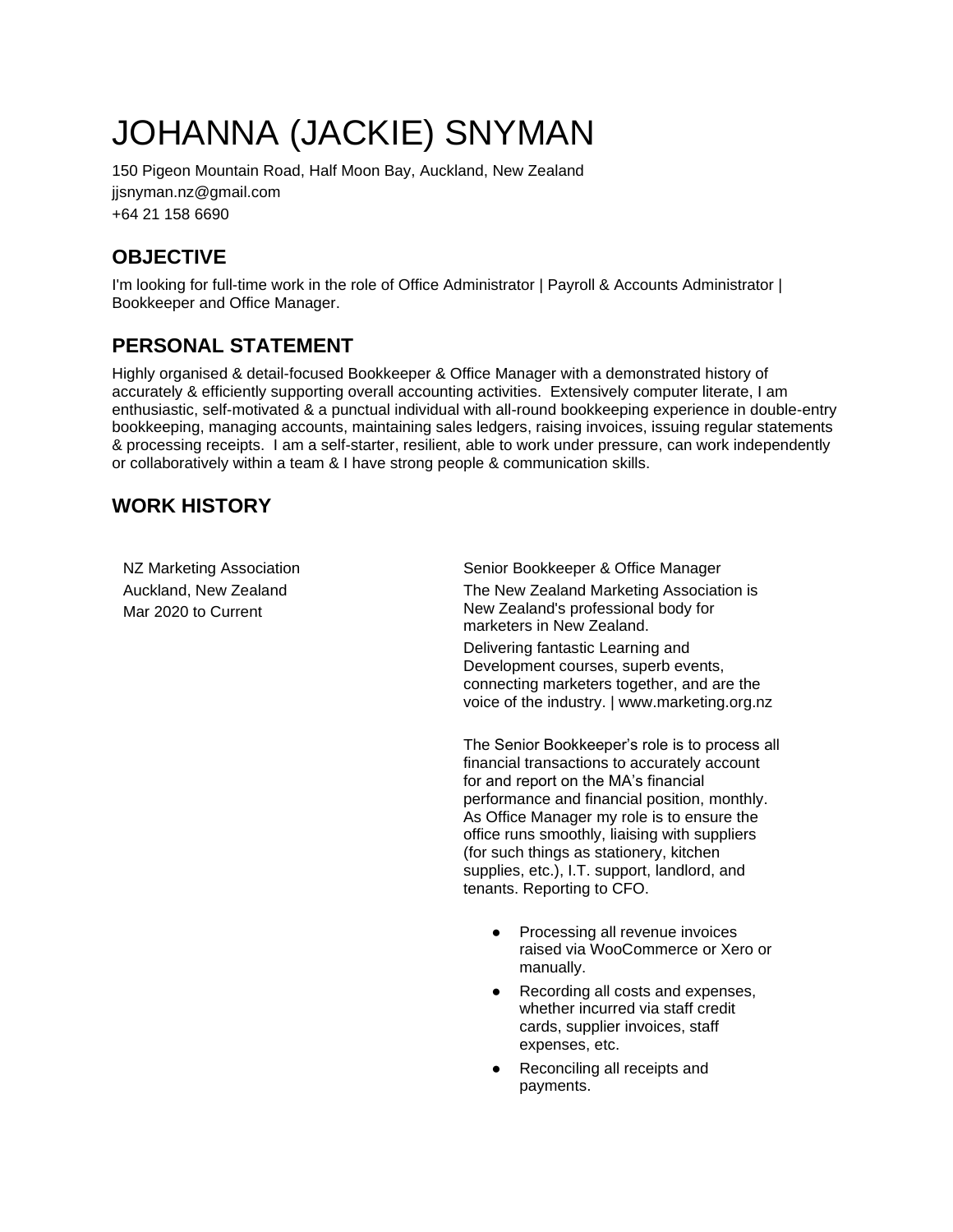- Processing journals, accruals.
- Preparing monthly divisional Profit and Loss Statements for review including variance analysis and debtors' analysis.
- Preparing monthly total organization Profit and Loss Statements and Balance Sheets along with Balance Sheet reconciliations for all key accounts.
- Preparing and filing GST returns.
- Pay and record fortnight salaries and contractors. Liaising with our outsourced payroll company and posting the payroll journals.
- Credit and Debtors control: ensuring all debtors pay within parameters as set by the MA. Pay all creditors, manage bank transfers and refunds.
- Assist CFO with Financial Year End.
- The Office Manager's role is to ensure the office runs smoothly, liaising with suppliers (for such things as stationery, kitchen supplies, etc), I.T. support, landlord, and tenants. This will include:

• Ensuring all office supplies and stationery are ordered as required.

• All issues with I.T. equipment and software are speedily resolved by our support company.

• Any breakages or other issues with the premises are reported to our landlord and speedily fixed.

• Any issues with our sub-tenants or that our sub-tenants have are resolved. + Health & Safety

Bookkeeper

Infinite Property Management is well known in the market for providing a complete commercial & residential management solution backed up by strong financial services | [www.infinitepropertymanagement.co.za](http://www.infinitepropertymanagement.co.za/)

My main function in this role was to assist with

the migration from PowerProp software to a cloud-based weconnectu software, & responsible for the administration of monthly

Infinite Property Management Durban, South Africa 1 Aug 2019 – 30 Nov 2019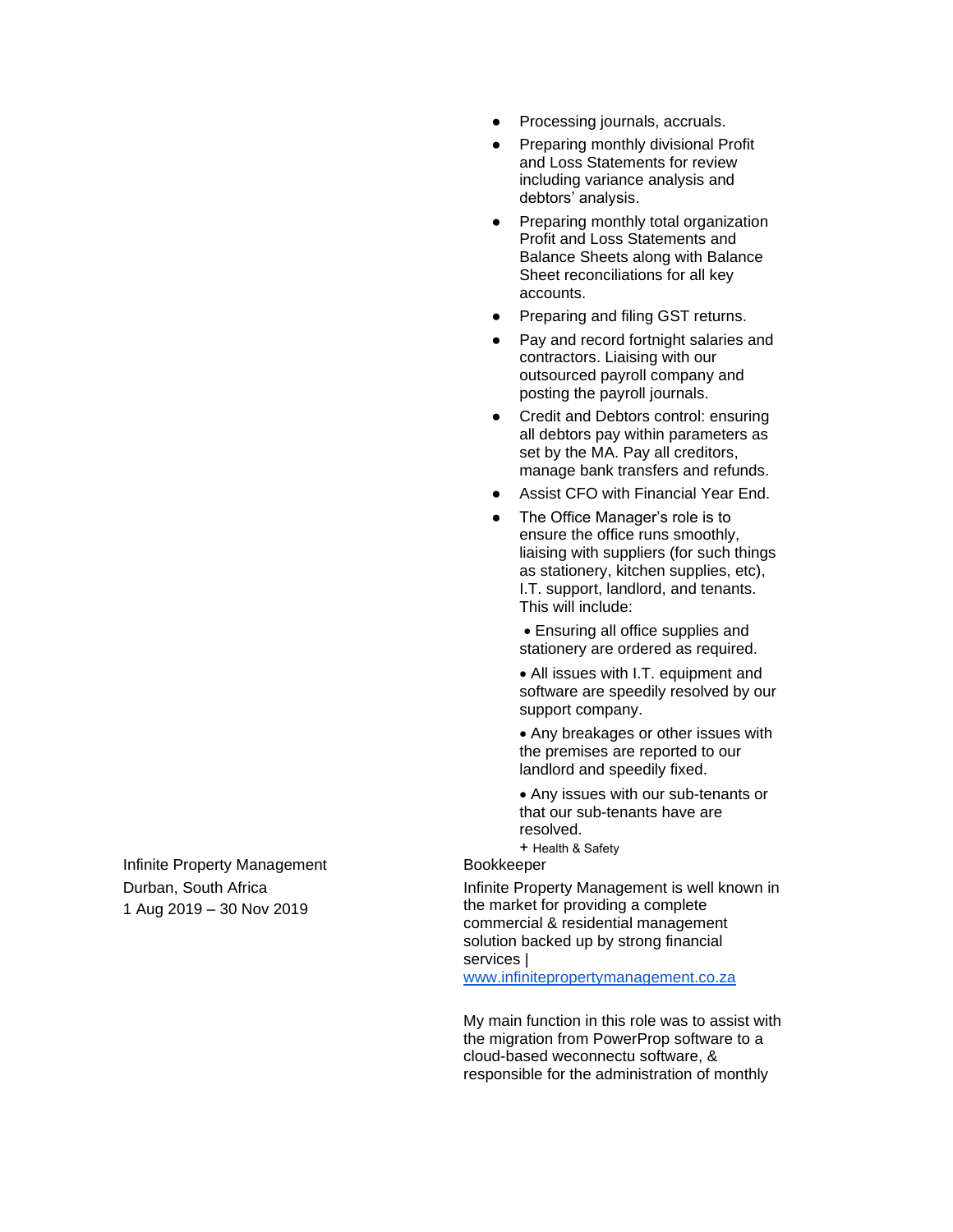management accounts that were then signed off by management.

- Processed journal & accrual entries for all receipts, payments, & other financial transactions.
- Administered management accounts.
- Captured transactions for trust, savings, maintenance reserve & petty cash book.
- Filled source documents for all journal entries recorded.
- Posted journal entries to ledger accounts.
- Prepared trial balances.
- Performed bank reconciliations & audit reconciliations for financial year ends.
- Prepared cash flow statements.
- Prepared financial reports.
- Performed other duties as required.

Senior Bookkeeper

Edwood Marketing is a South African Forestry product sourcing agency that focuses on Chipboard & Sawboard | [www.edwoodmarketing.co.za](http://www.edwoodmarketing.co.za/)

As Senior Bookkeeper I was responsible for full bookkeeping functions including daily invoicing & monthly reconciliations.

- Maintained records of financial transactions by establishing accounts, posting transactions, & ensuring legal requirements compliance.
- Developed systems to account for financial transactions by establishing a chart of accounts & defining bookkeeping policies & procedures.
- Processing including goods received vouchers, sales invoices 7 credit notes, commission invoicing & credit notes, statements, calculating & interest journals, cashbooks, bank reconciliations, accounts payable & receivable, journals & accruals.
- Maintain subsidiary accounts by verifying, allocating, & posting

Edwood Marketing Gillitts, KZN, South Africa 17 Jul 2017 – 30 Jun 2019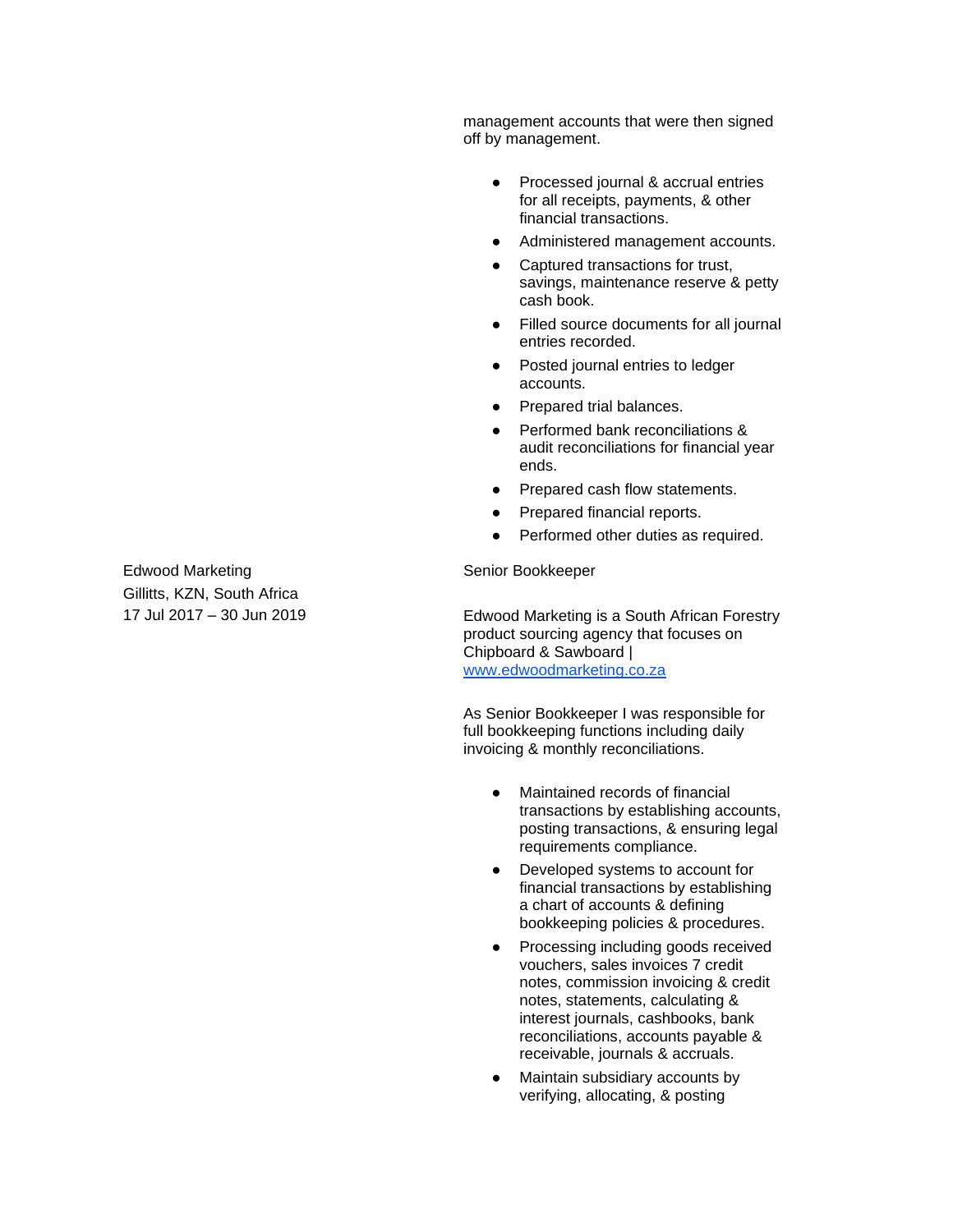Ketomi Distribution Hillcrest,KZN, South Africa 01 Mar 2017 – 16 Jul 2017 transactions, balanced subsidiary accounts by reconciling entries.

- Maintained general ledger by transferring subsidiary account summaries.
- Balanced general ledger by preparing a trial balance & reconciling entries.
- Maintained historical records by filing documents.
- Prepared financial reports by collecting, analysing, & summarising account information, performing reconciliations.
- Complied with local legal requirements by studying requirements, enforcing adherence to requirements, filing reports & advising management on needed actions.
- Assisted outsourced accounting firm with month end & management accounts as well as financial year end.

Assistant to Chief Operations Officer Ketomi LLC manufactures & distributes innovative natural health products | [www.coliccalm.com/www.yorba.com](http://www.coliccalm.com/www.yorba.com)

My main function in this role was to support the COO with daily administration & customer care for Colic Calm UK, AUS, Canada & SA, customer care for Yorba Organics USA & SA attending to customer queries on social media, attending to & management of sales calls & enquiries as well as online sales, assisting with logistics, stock control & general operations.

- Maintain an accurate & detailed calendar for COO, manage & log incoming scheduling requests, reschedule meetings upon request, proactively communicate changes, & anticipate & respond to scheduling conflicts.
- Tracked COO's tasks & projects to ensure appropriate prioritization of projects with respect to deadlines & organizational developments.
- Organised internal & external meetings for COO, including logistical & substantive preparation.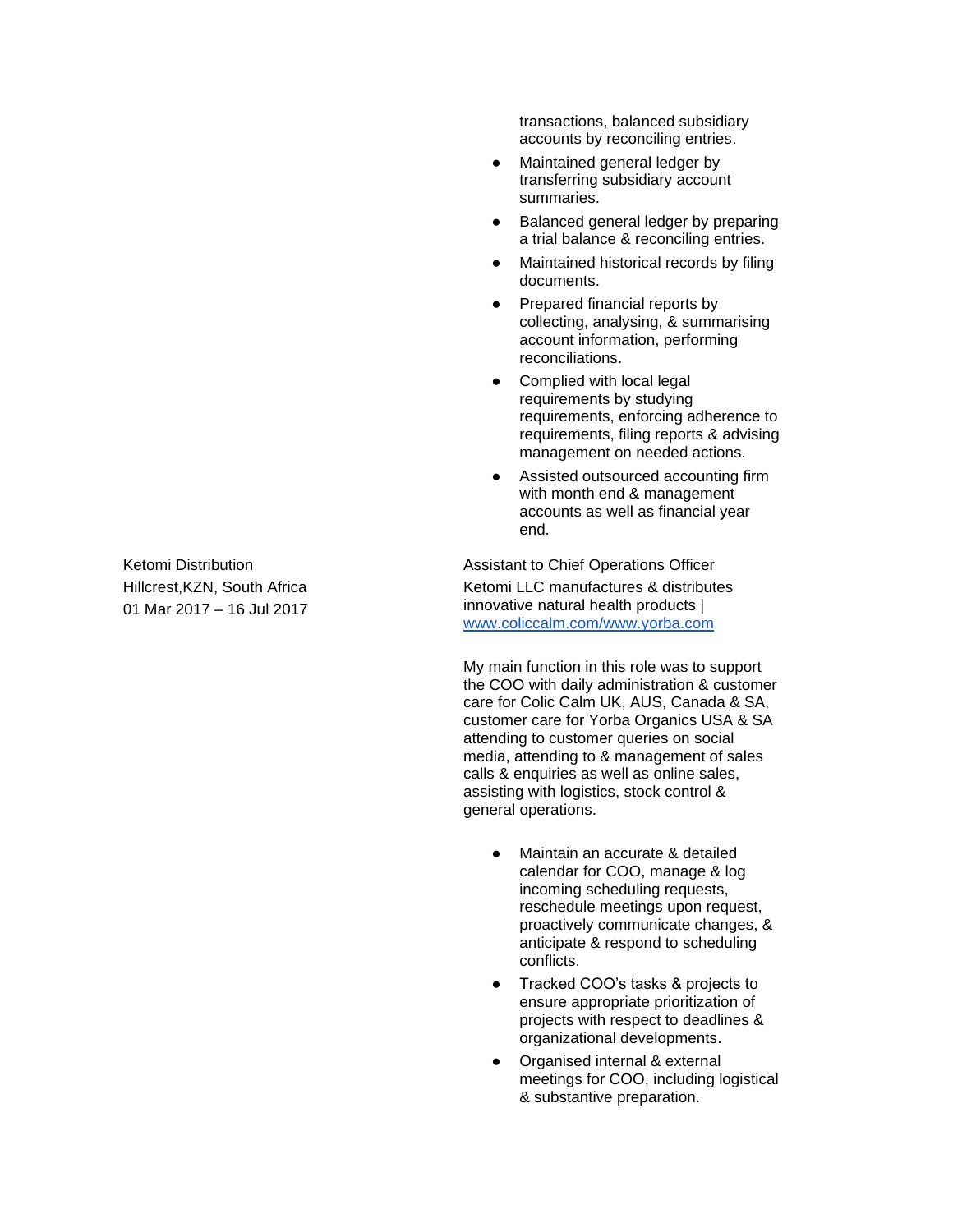- Managed all travel scheduling & arrangements.
- Tracked & reconciled monthly credit card statements & completed & submitted expense reports in a timely manner.
- Conduct preliminary research on a variety of topics, draft materials as needed.
- Performed any other relevant duties as assigned.
- Processed orders via email or phone.
- Communicate important feedback from customers internally.
- Liaised with the Logistics department to ensure timely deliveries.

BLEISTAHL-Produktions GmbH & Co. KG Durban, South Africa 21 Nov 2016 – 31 Jan 2017

#### Bookkeeper

BLEISTAHL-Produktions manufactures & supplies valve seat inserts & valve guides for the automotive industry worldwide | [www.bleistahl.de/en/](http://www.bleistahl.de/en/)

My responsibility in this role was to assist the senior bookkeeper with the full creditors function as well as processing payroll.

- Responsible for creditors payments, invoicing & recording of financial transactions.
- Captured & processing all invoices.
- Ensured that all payments that are paid comply with the set standards & contain all the necessary required information.
- Captured invoices into Pastel from all supporting documentation.
- Ensured transactions were properly recorded entered into the computerised accounting system.
- Maintained the accounts payable systems to ensure complete & accurate records & filed all documentation.
- Maintained, updated, created, secured, & archived petty cash records & files.
- Entered employee information & payroll data into the system.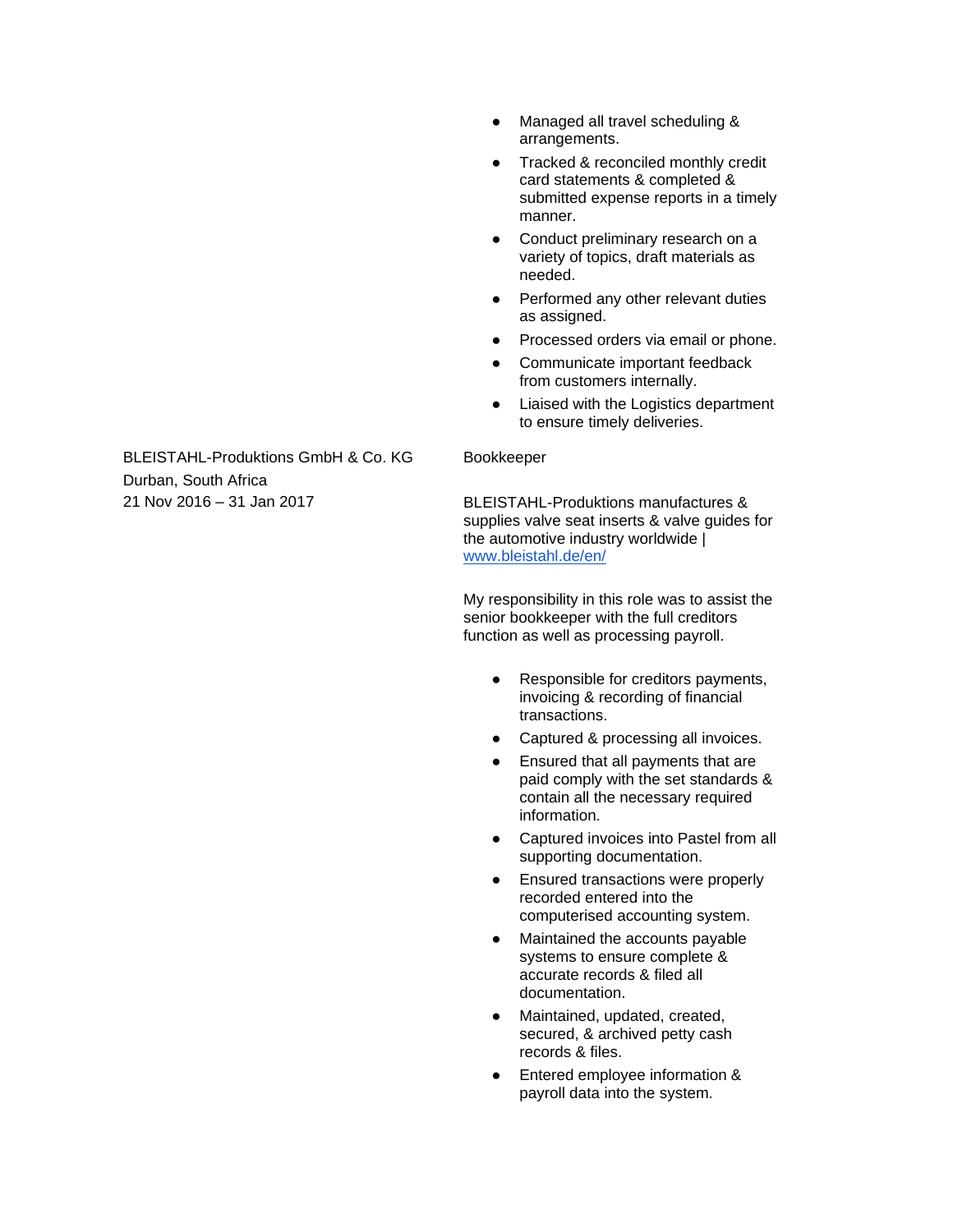Finance Spec Hillcrest,KZN, South Africa 8 May 2014 - 7 Nov 2016

● Issued pay slips detailing earnings & deductions.

#### Bookkeeper

Finance Spec was a chartered accounting firm which has since been liquidated.

As bookkeeper I was tasked with the full bookkeeping function up to balance sheet for over 23 companies including processing VAT & monthly management accounts.

- Maintained client fixed asset registers.
- Raised accruals & depreciation.
- Reconciled VAT & assisted with SARS VAT reviews & audits.
- Processing & reconciling of cash books.
- Processed management accounts & journals.
- Reconciled trial balances, debtors & credits
- Experience gained in assisting with audit testing.
- Prepared trial balances for the compilation of AFS, including verification & collection of necessary supporting documents.

#### Senior Bookkeeper

Summerveld Equine Hospital is a full-service centre, providing 24-hour emergency service, & has in-house patient facilities for 20 horses & SA Vets offers routine animal health care | [www.savets.co.za](http://www.savets.co.za/)

As Senior Bookkeeper, I actioned the full bookkeeping function of the company up to balance sheets.

- Make journal entries for all receipts, payments, & other financial transactions.
- Filled source documents for all journal entries recorded.
- Posted journal entries to ledger accounts.

Summerveld Equine Hospital | Gillitts Vet Summerveld, KZN, South Africa Aug 2011 - May 2014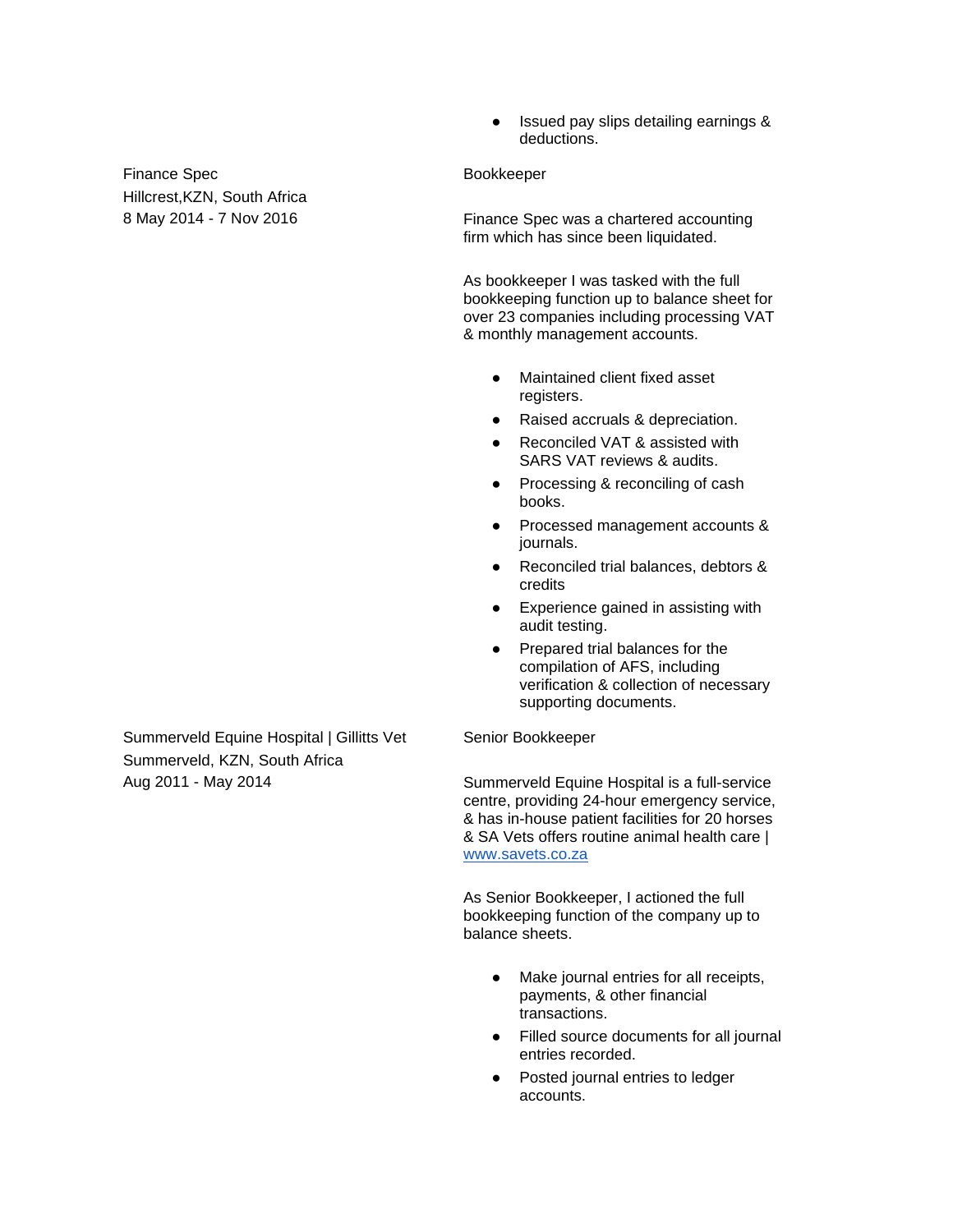- Prepared trial balances.
- **Performed bank reconciliations.**
- Prepared cash flow statements.
- Prepared financial reports & financial year-end report.
- Processed management accounts.
- **Filled EMP201 & VAT 201** Submissions.

Assistant to Group Financial Manager

Risk Trans is one of the largest Trucking & public transport insurance specialists in South Africa | [www.risktrans.co.za](http://www.risktrans.co.za/)

In this role, I supported the Financial Manager by performing clerical tasks, including processing & recording transactions, preparing reports & budgets, fielding communications with clients & vendors, factchecking, filing, & other duties, as needed.

- Processed cash books for all branches.
- Managed accruals & monthly journals.
- Processed management accounts & monthly reports as well as financial year-end preparation & processing.
- Processed EMP201 & VAT 201 submissions for all branches.
- Processed petty cash for all branches.
- Processed payroll for all branches, receipting & calculating commissions into Grail insurance package.
- Generated employee IRP5's, EMP501 & processed workmen's compensation claims.
- Reported and assisted Financial Manager

Senior Bookkeeper

Shower Haus supplies & installs custom Shower & Bath enclosures as well as internal glass doors | [www.showerhaus.co.za](http://www.showerhaus.co.za/)

Risk Trans Insurance Brokers (Pty) Ltd | i-Truck Insurance Durban, South Africa Jan 2010 - Aug 2011

Shower Haus Durban, South Africa Mar 2008 - Nov 2008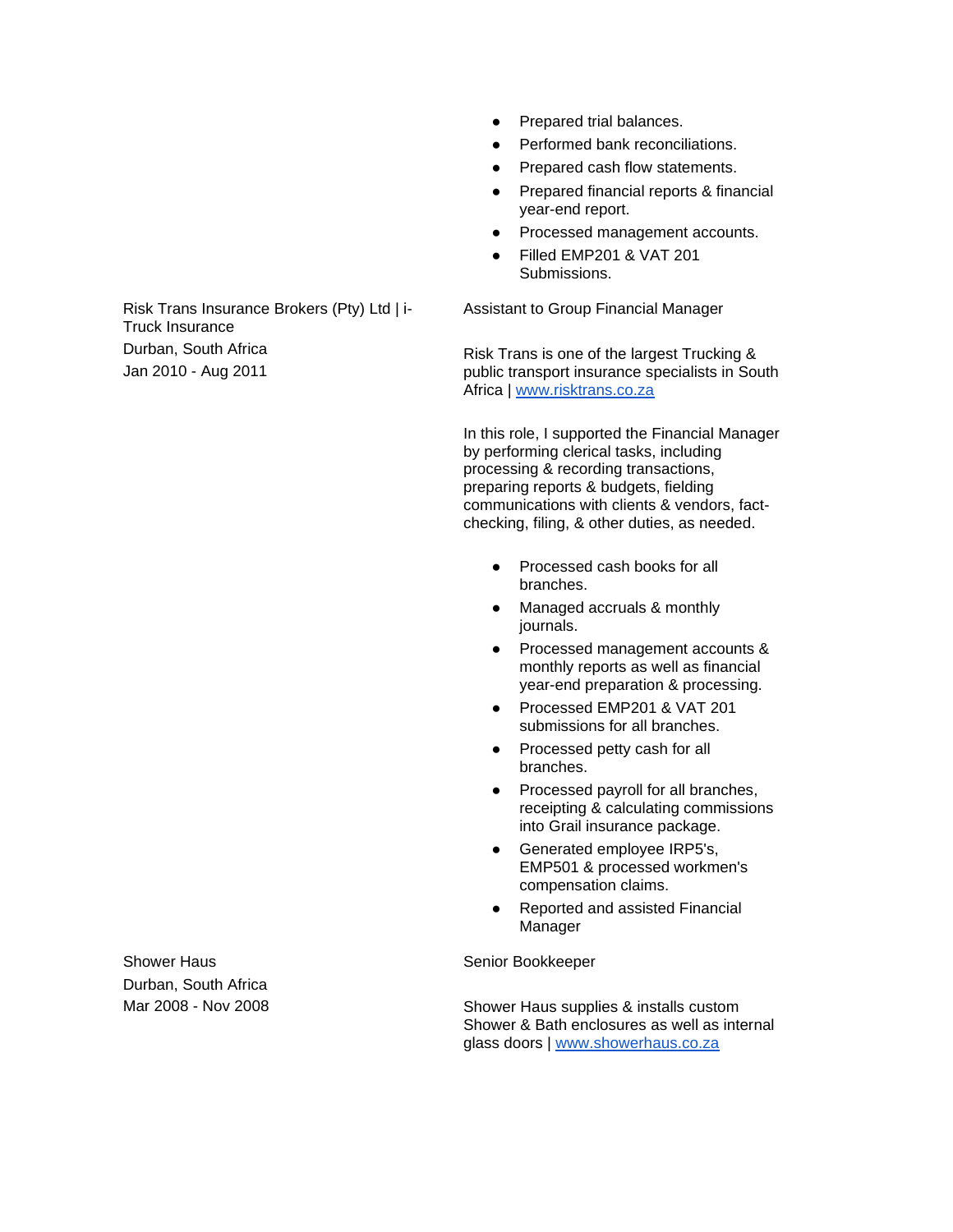My basic function in this role was to create & process financial transactions, generate reports up to trial balances, prepared VAT & Tax submissions & administration of the payroll & petty cash.

- Recorded day to day financial transactions & completed the posting process.
- Reconciled sales taxes, payroll taxes, & bank accounts at the end of each month.
- Monitored financial transactions & reports.
- Processed accounts receivable & payable.
- Processed payments & generated receipts.
- Attended to client queries & worked with an accountant when necessary.
- Handled monthly payroll using accounting software.

## **QUALIFICATIONS**

Xero Advisory Certificate Auckland, NZ 2020

Marketing Association Professional Certification Courses

- Marketing Bootcamp
- Content Marketing
- The Essentials of Digital Marketing
- Social Media for Marketers
- The Secret Sauce of Great Copywriting
- Digital Storytelling

Varsity College Westville, South Africa 2013 - 2013

Damelin Durban, South Africa 2004 - 2004

SOBT Financial Accounting Pass with Distinction

Practical Bookkeeping & Accounting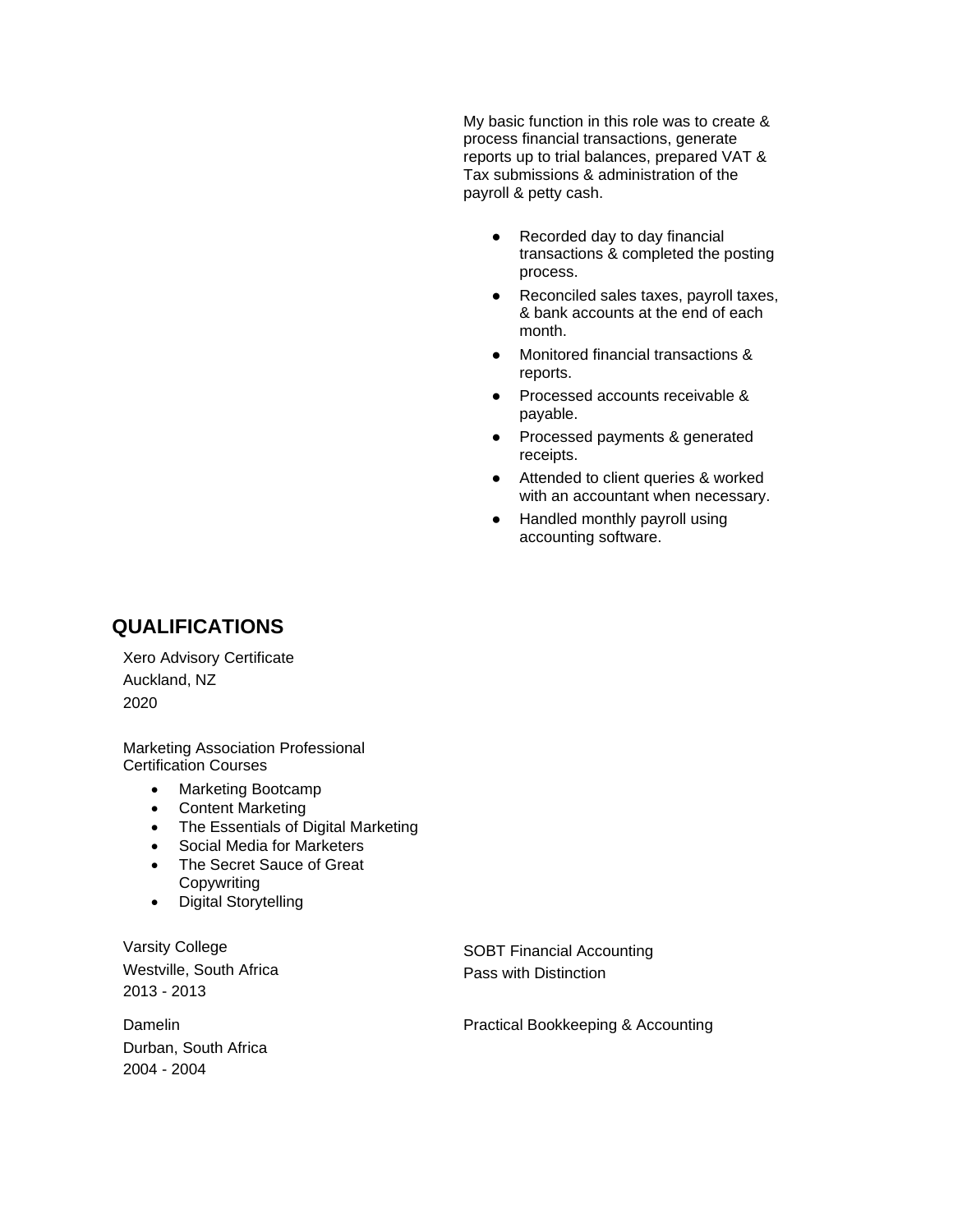Durban Business College Durban, South Africa 2002 - 2002

Diploma Business Management & Marketing with Computer Skills

Pass with 89% DistinctionSubjects | Advertising | Bookkeeping (Advance) | Business Communications | Business Management | Consumer Behaviour | Office Practice | Marketing | Public Relations | Retailing | Computer Business Applications

High School Certificate

Werda High School Hillary, KZN, South Africa 2001

## **TECHNICAL SKILLS**

- Full Car NZ Licence
- Microsoft Office | Microsoft Excel | Microsoft Word | Microsoft Powerpoint | Microsoft Publisher | Microsoft Outlook
- Accounting | Bookkeeping up to Balance Sheet | Management Accounts | Data Capturing
- A Humorous Approach To Debt Collecting | Course Completed | 2009
- Word Processing Techniques -Essential | Course Completed | 2002
- First Aid | Level 1, St John NZ
- Accounting Software | Pastel Accounting - Course Completed | 2015 | Sage Online | Quickbooks | Wave Application | Xero Advisor Certified
- Computer Skills | Experienced gained with Shopify | Wordpress | **WooCommerce**
- Basic Awareness & Quality Management | Course Completed | 2000
- Marketing & Public Relations | Course Completed | 2002

## **PERSONAL SKILLS**

Autonomous | Self-management | Can Take Initiative | Proactive | Time Management

I am able to work independently & manage all of my tasks & responsibilities. I prioritise tasks efficiently so that I focus on the most important & time-pressed tasks first. This helps me avoid procrastination, meet deadlines & eliminate stress.

#### Communication | Interpersonal | Customer Care

I have the ability to communicate well at all levels & can communicate complex concepts in simple terms. I am approachable & able to attend to client queries with confidence, by showing interest & carefully listening to their needs.

Teamwork | Collaboration

I work well within a team & enjoy collaborating to pay my part in the efficiency, productivity & success of my team. I accept authority & respect my colleagues & managers.

Resilient | Adaptable | Able to Work Under Pressure | Focused | Willingness to learn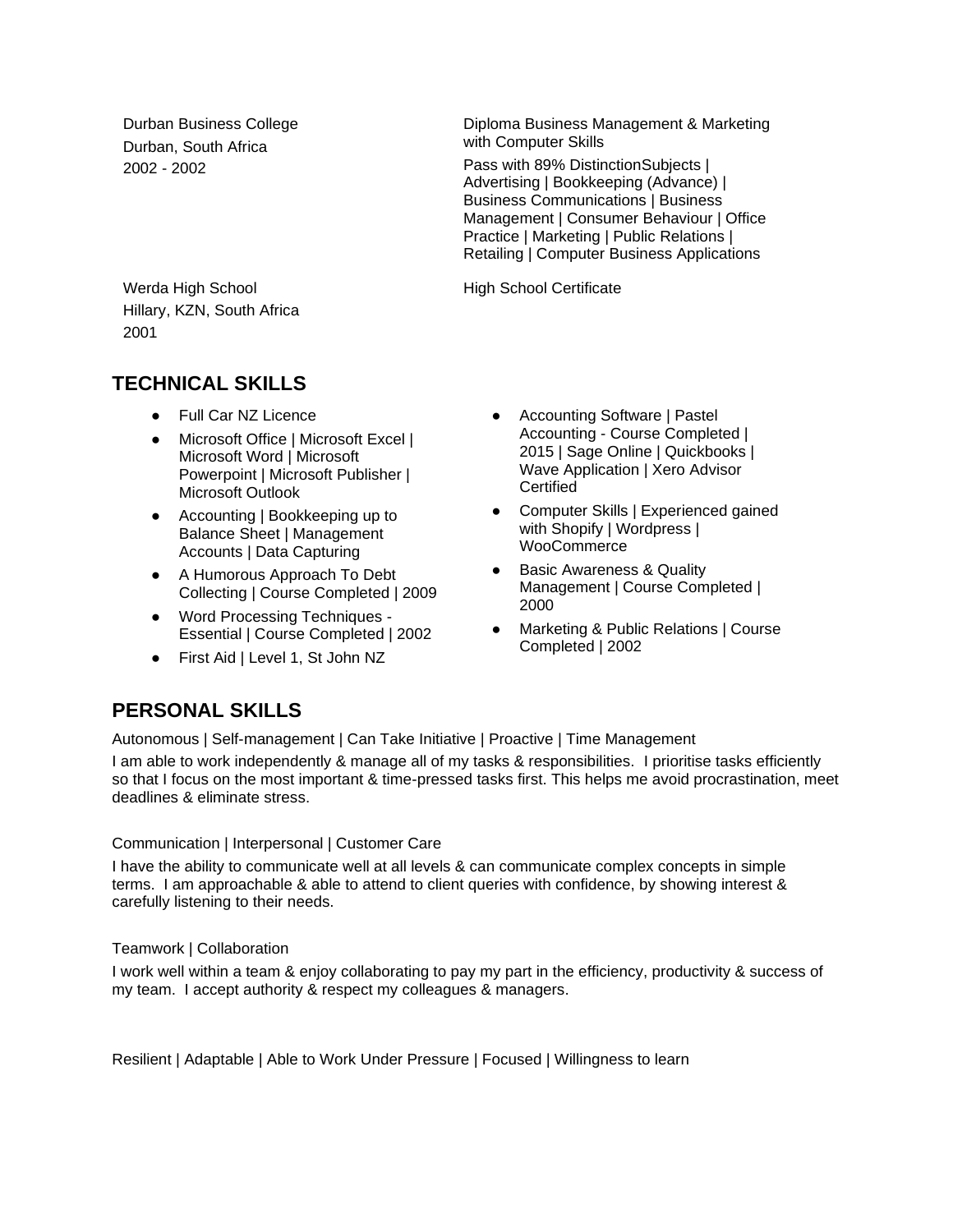I can thrive in a culture of change & continuous improvement. I can adapt to change & be flexible in the way I work & think & I can bounce back from setbacks & maintain a positive attitude. I am willing to learn new methods, procedures & techniques.

High Numeracy | Attention to Detail | High Accuracy | Systematic Problem Solving I have high numeracy & a demonstrated history of producing high level of accuracy in my work.

#### Decision Making

When tough decisions arise, I evaluate the circumstances, consider alternatives & weigh up the pros & cons, I am able to make decisions under pressure & I opt for a "problem-solving" attitude, as opposed to a "that's not my job" approach.

Self-motivated | Hard Working | Enthusiastic I enjoy my work & am enthusiastic & self-motivated.

Loyal | Dependable | Target Driven

I am target driven, & finish what I need to within the time I am given, I am dependable & loyal to my team & the company that I work for.

## **COMMUNITY & VOLUNTEER EXPERIENCE**

SAPS | South African Police Service Westville, Durban, South Africa Oct 2002 - Present

Administrator Duties | Switch Board | Administration | Typing | Taking Of Minutes

## **ACHIEVEMENTS**

Academic Top Achiever Award 2002 Awarded Top Achiever at Durban Business College for Computer Projects & PowerPoint Presentations. Academic Top Achiever Award 2002 Awarded Top Achiever at Durban Business College for Consumer Behaviour & Retailing.

#### **REFEREES**

Bruce Fowler CFO – Marketing Association [Bruce.fowler@lancastermgmt.co.nz](mailto:Bruce.fowler@lancastermgmt.co.nz) +64 27 499 0088

John Miles CEO – Marketing Association [john@marketing.org.nz](mailto:john@marketing.org.nz) +64 21 024 57363

Thomas Edward Owner - Edwood Marketing thomas@edwoodmarketing.co.za +27 82 459 2727

Michelle Schwarting Director - Infinite Property Management michelle@infinitepropertymanagement.co.za +27 84 401 3733